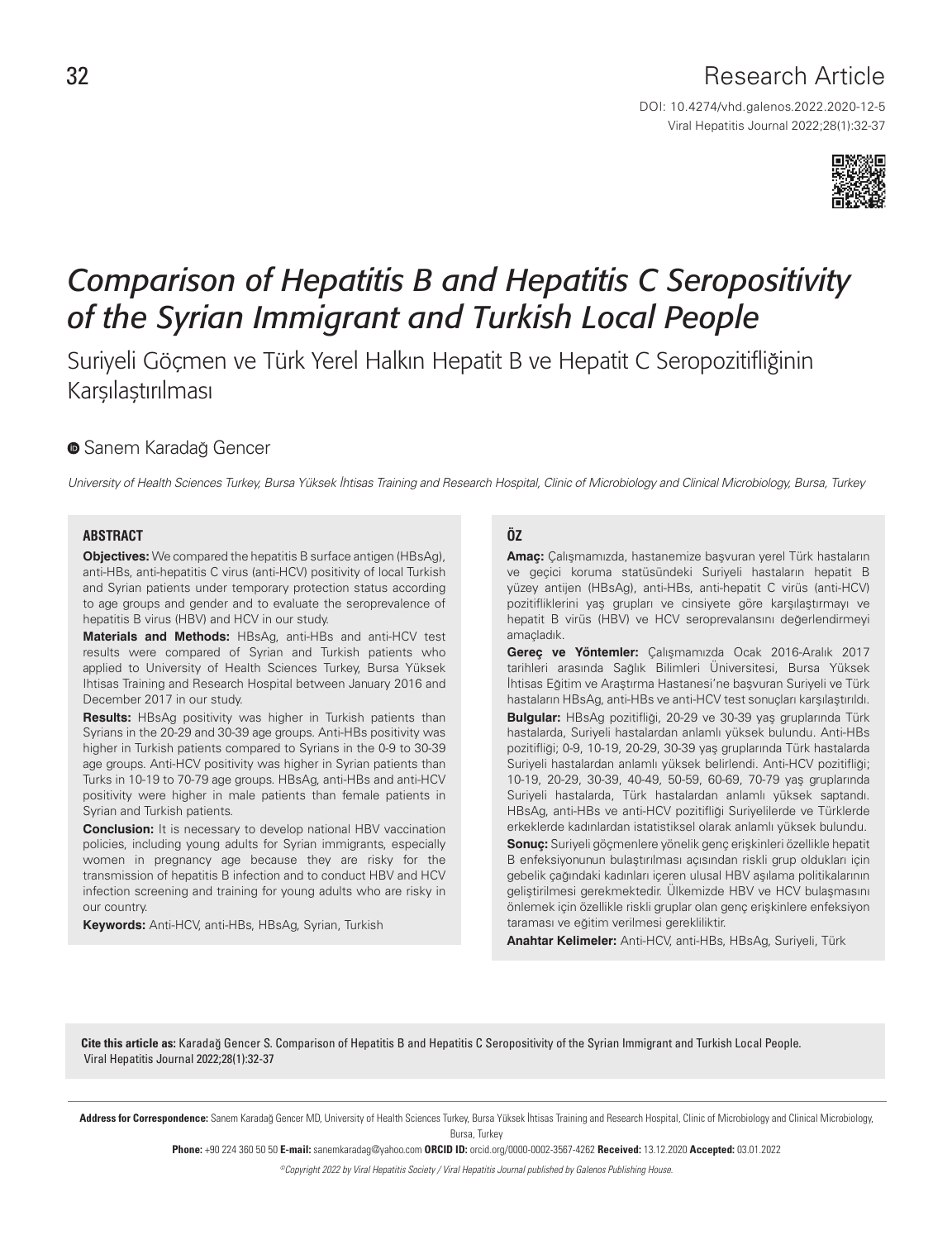# **Introduction**

Hepatitis B virus (HBV) and hepatitis C virus (HCV) are viral pathogens that can cause chronic hepatitis, liver cirrhosis and hepatocellular cancer (1). HBV affects approximately two billion people worldwide. The World Health Organization (WHO) is located Turkey in moderate endemicity region of HBV with 2-8% incidance rate (2). It has been determined that approximately 170 million people are infected with HCV all over the world and HCV seropositivity is 1-2.4% in our country (3,4). HBV and HCV can be transmitted by parenteral contact with infected blood and body fluids, sexually and directly from infected mother to baby (5). With the immigration caused by the civil war that started in Syria in 2011, a total of 3,607,563 Syrians, 162,471 in Bursa as of 2018, are living in temporary refugee status in our country (6). Many studies have emphasized the increase in infectious disease rates in asylum seekers fleeing war due to difficult migration conditions and inadequate living conditions (7,8,9).

In our study, we aimed to compare the hepatitis B surface antigen (HBsAg), anti-HBs, anti-HCV positivity of local Turkish patients and Syrian patients living under temporary protection status in our region admitted to our hospital by age groups and gender and to evaluate the seroprevalence of hepatitis B and C.

#### **Materials and Methods**

In our study, the HBsAg, anti-HBs and anti-HCV test results of Syrian and Turkish patients admitted to University of Health Sciences Turkey, Bursa Yüksek İhtisas Training and Research Hospital between January 2016 and December 2017 were compared. HBsAg test results of 124,203 patients (10,834 Syrians and 113,369 Turk); anti-HBs test results of 87,236 patients (7,457 Syrians and 79,779 Turk); anti-HCV test results of 116,777 patients (10,505 Syrians and 106,272 Turk) who applied to our hospital were evaluated. HBsAg, anti-HBs and anti-HCV positivity of the patients were determined according to sex and age groups (<9, 10-19, 20-29, 30-39, 40-49, 50-59, 60-69, 70-79, 80-89, 90-99). HBsAg, anti-HBs and anti-HCV positivity of the patients were also grouped into pediatric (<18) and adult (18) age groups. The presence of HBsAg, anti-HBs and anti-HCV antibodies was detected by Chemiluminescent Microparticle Immunoassay method in a fully automated COBAS 4000 device from serum samples obtained by separating 10 cc blood samples of the patients by centrifugation (Roche Diagnostics, Germany). With the manufacturer's recommendation, samples with HBsAg and anti-HCV values below 1 IU/mL were considered negative and samples with 1 IU/L values were considered positive, anti-HBs values below 10 IU/mL were negative, and ≥10 IU/mL positive.

# **Statistical Analysis**

Statistical analyzes were performed using Pearson chi-square and Fisher's chi-square method in SPSS-20 program. P<0.01 and p<0.05 values were considered statistically significant. This study was approved by University of Health Sciences Turkey, Bursa Yüksek İhtisas Training and Research Hospital Research Ethic Committee (approval number: 2011-KAEK-25 2020/10-5).

# **Results**

In our study, HBsAg positivity of Syrian and Turkish patients were compared according to age groups (Table 1). HBsAg positivity was significantly higher in Turkish patients (2.4%, 4.2%) compared to Syrian patients (1.5%, 3.2%) in the 20-29 and 30-39 age groups (p<0.01, p<0.05) (Table 1). Additionally, HBsAg positivity was found to be significantly higher in Turkish patients (4.7%) than Syrian patients (2.5%) in the adult age group (p<0.01) (Table 1).

Anti-HBs positivity of Syrian and Turkish patients were compared according to age groups in our study (Table 2). Anti-HBs positivity (79.4%, 56.9%, 66.2%, 25.7%) was significantly higher in Turkish patients than Syrian patients (66.0%, 39.5%, 24.0%, 20.4%) in 0-9, 10-19, 20-29, 30-39 age groups (p<0.01, p<0.01, p<0.01, p<0.01) (Table 2). Anti-HBs positivity was significantly higher in Syrian patients (56.3%, 65.3%) than Turkish patients (41.3%, 45.2%) in the 60-69, 80-89 age groups (p<0.01, p<0.01) (Table 2). In addition, anti-HBs positivity was significantly higher in Turkish patients (68.3%, 42.4%) than Syrian patients (59.7%, 27.1%) in the pediatric and adult age groups (p<0.01, p<0.01) (Table 2).

Anti-HCV positivity of Syrian and Turkish patients were compared according to age groups in our study (Table 3). Anti-HCV positivity was significantly higher in Syrian patients than Turkish patients (0.0%, 0.1%, 0.2%, 0.3%, 0.5%, 0.8%, 0.9%) in the 10-19, 20-29, 30-39, 40-49, 50-59, 60-69, 70-79 age groups (0.5%, 0.5%, 1.4%, 2.8%, 4.9%, 1.9%, 4.0%) (p<0.05, p<0.01, p<0.01, p<0.01, p<0.01, p<0.05, p<0.01). In addition, anti-HCV positivity was significantly higher in Syrian patients (0.9%, 1.2%) than Turkish patients (0.1%, 0.4%) in the pediatric and adult patient groups (p<0.01, p<0.01).

In our study, HBsAg, anti-HBs, anti-HCV antibody positivity of Syrian and Turkish patients were compared according to gender (Table 4). HBsAg positivity was statistically significantly higher in Syrian and Turk patients among males (5.9%, 6.7%) than females (1.7%, 3.5%) (p<0.01, p<0.01). Also, HBsAg positivity was significantly higher in Turkish female patients (3.5%) than Syrian female patients (1.7%) (p<0.01). There was no significant difference in HBsAg positivity between Syrian and Turkish men (Table 4).

Anti-HBS positivity was statistically significantly higher in Syrian and Turk patients among males (42.6%, 47.0%) than females (26.1%, 42.0%) (p<0.01, p<0.01). In addition, anti-HBs positivity was significantly higher in Turkish males (47.0%) than Syrian males (42.6%) and Turkish females (42.0%) than Syrian females (26.1%) (p<0.01, p<0.01) (Table 4).

Anti-HCV positivity was significantly higher in Syrian and Turk male patients (2.5%, 0.4%) than female patients (0.9%, 0.3%) (p<0.01, p<0.05). In addition, anti-HCV positivity was significantly higher in Syrian males (2.5%) than Turkish males (0.4%) and Syrian females (0.9%) than Turkish females (0.3%) (p<0.01, p<0.01) (Table 4).

#### **Discussion**

According to our study, HBsAg, anti-HBs and anti-HCV positivity rates of Syrian immigrants and Turks were found to be compatible with recent studies. In a study, HBsAg positivity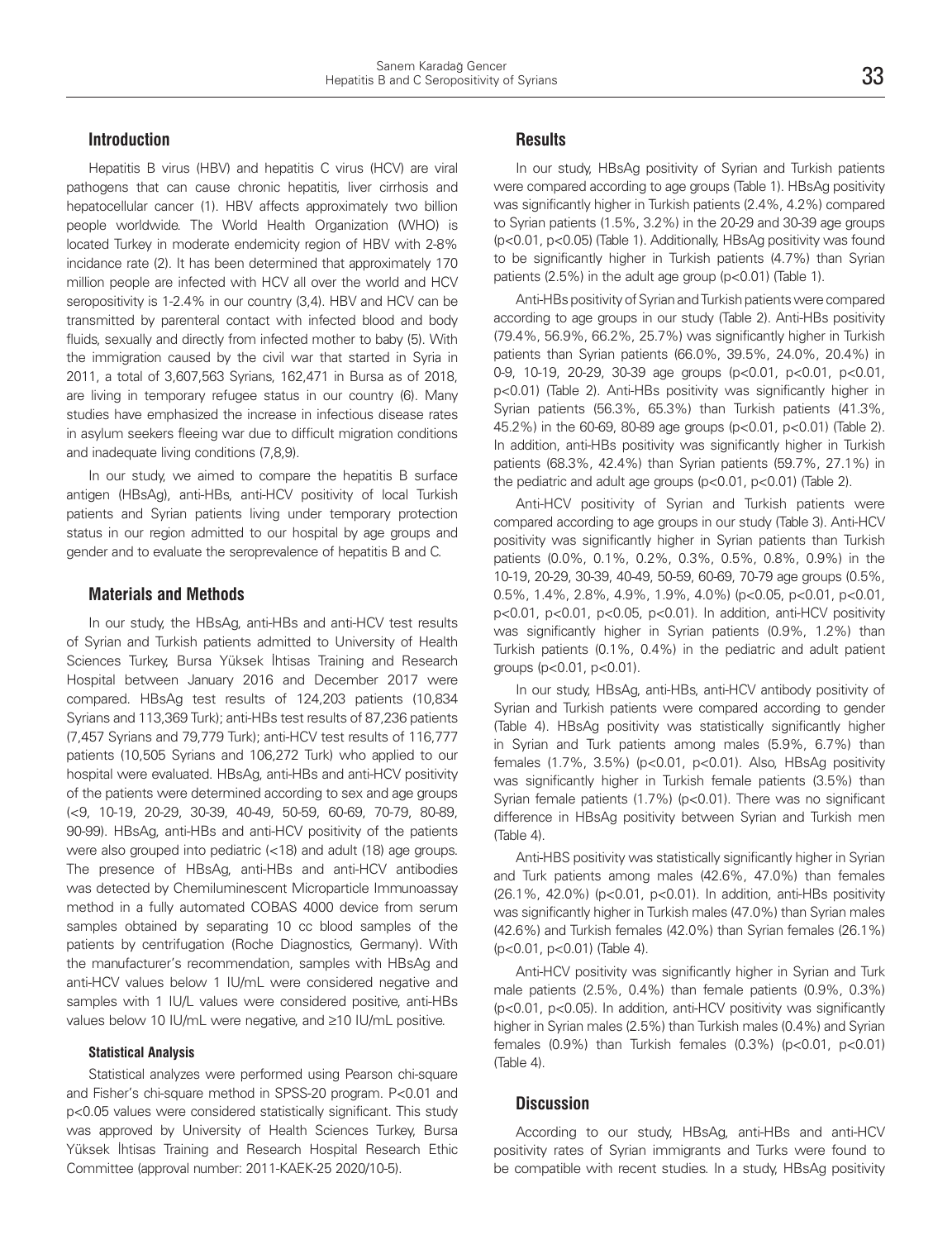| Age groups |                    | <b>HBsAg</b>    |                 |           |  |
|------------|--------------------|-----------------|-----------------|-----------|--|
|            | <b>Nationality</b> | Negative (n, %) | Positive (n, %) | p         |  |
| $0 - 9$    | Syrian             | 323 (99.7%)     | $1(0.3\%)$      | 0.714     |  |
|            | <b>Turk</b>        | 1997 (99.5%)    | $11(0.5\%)$     |           |  |
| $10 - 19$  | Syrian             | 748 (99.5%)     | $4(0.5\%)$      | 0.127     |  |
|            | Turk               | 3943 (98.8%)    | 49 (1.2%)       |           |  |
| $20 - 29$  | Syrian             | 5435 (98.5%)    | 80 (1.5%)       | $0.001**$ |  |
|            | <b>Turk</b>        | 26464 (97.6%)   | 641 (2.4%)      |           |  |
| 30-39      | Syrian             | 2512 (96.8%)    | 84 (3.2%)       | $0.017*$  |  |
|            | Turk               | 26482 (95.8%)   | 1164 (4.2%)     |           |  |
| $40 - 49$  | Syrian             | 671 (94.2%)     | 41 (5.8%)       |           |  |
|            | <b>Turk</b>        | 15801 (93.4%)   | 1117 (6.6%)     | 0.397     |  |
| 50-59      | Syrian             | 350 (92.1%)     | $30(7.9\%)$     | 0.468     |  |
|            | Turk               | 11397 (90.9%)   | 1142 (9.1%)     |           |  |
| 60-69      | Syrian             | 312 (95.7%)     | $14(4.3\%)$     | 0.279     |  |
|            | <b>Turk</b>        | 10366 (94.2%)   | 634 (5.8%)      |           |  |
| 70-79      | Syrian             | 145 (97.3%)     | $4(2.7\%)$      | 0.663     |  |
|            | Turk               | 7757 (96.4%)    | 290 (3.6%)      |           |  |
| Pediatric  | Syrian             | 597 (99.7%)     | $2(0.3\%)$      | 0.163     |  |
|            | <b>Turk</b>        | 4553 (99.0%)    | 44 (1.0%)       |           |  |
|            | Syrian             | 9979 (97.5%)    | 256 (2.5%)      | $0.001**$ |  |
| Adult      | Turk               | 103651 (95.3%)  | 5121 (4.7%)     |           |  |

| Table 2. Comparison of anti-HBs results of Syrian and Turkish patients by age groups |                    |                 |                 |           |  |
|--------------------------------------------------------------------------------------|--------------------|-----------------|-----------------|-----------|--|
|                                                                                      | <b>Nationality</b> | Anti-HBs        |                 |           |  |
| Age groups                                                                           |                    | Negative (n, %) | Positive (n, %) | p         |  |
| $0 - 9$                                                                              | Syrian             | 99 (34.0%)      | 192 (66.0%)     | $0.001**$ |  |
|                                                                                      | Turk               | 403 (20.6%)     | 1,558 (79.4%)   |           |  |
| $10 - 19$                                                                            | Syrian             | 352 (60.5%)     | 230 (39.5%)     | $0.001**$ |  |
|                                                                                      | Turk               | 1,735 (43.1%)   | 2,289 (56.9%)   |           |  |
| $20 - 29$                                                                            | Syrian             | 2,747 (76.0%)   | 869 (24.0%)     | $0.001**$ |  |
|                                                                                      | <b>Turk</b>        | 5,789 (33.8%)   | 11,351 (66.2%)  |           |  |
|                                                                                      | Syrian             | 1,289 (79.6%)   | 331 (20.4%)     |           |  |
| 30-39                                                                                | Turk               | 12,108 (74.3%)  | 4,180 (25.7%)   | $0.001**$ |  |
| $40 - 49$                                                                            | Syrian             | 377 (69.4%)     | 166 (30.6%)     | 0.125     |  |
|                                                                                      | <b>Turk</b>        | 7,836 (66.2%)   | 4,008 (33.8%)   |           |  |
|                                                                                      | Syrian             | 188 (59.7%)     | 127 (40.3%)     |           |  |
| 50-59                                                                                | Turk               | 6,055 (63.3%)   | 3,511 (36.7%)   | 0.192     |  |
|                                                                                      | Syrian             | 124 (43.7%)     | 160 (56.3%)     | $0.001**$ |  |
| 60-69                                                                                | <b>Turk</b>        | 5,112 (58.7%)   | 3,601 (41.3%)   |           |  |
| 70-79                                                                                | Syrian             | 66 (48.5%)      | 70 (51.5%)      |           |  |
|                                                                                      | Turk               | 3,775 (57.0%)   | 2,843 (43.0%)   | 0.054     |  |
| 80-89                                                                                | Syrian             | 17 (34.7%)      | 32 (65.3%)      | $0.006**$ |  |
|                                                                                      | <b>Turk</b>        | 1,726 (54.8%)   | 1,422 (45.2%)   |           |  |
| 90-99                                                                                | Syrian             | 10 (58.8%)      | 7(41.2%)        | 0.627     |  |
|                                                                                      | Turk               | 237 (51.5%)     | 223 (48.5%)     |           |  |
| Pediatric                                                                            | Syrian             | 205 (40.3%)     | 304 (59.7%)     | $0.001**$ |  |
|                                                                                      | Turk               | 1,468 (31.7%)   | 3,169 (68.3%)   |           |  |
|                                                                                      | Syrian             | 5,066 (72.9%)   | 1,882 (27.1%)   | $0.001**$ |  |
| Adult                                                                                | Turk               | 43,318 (57.6%)  | 31,824 (42.4%)  |           |  |
| *P<0.05, **p<0.01, HBs: Hepatitis B surface                                          |                    |                 |                 |           |  |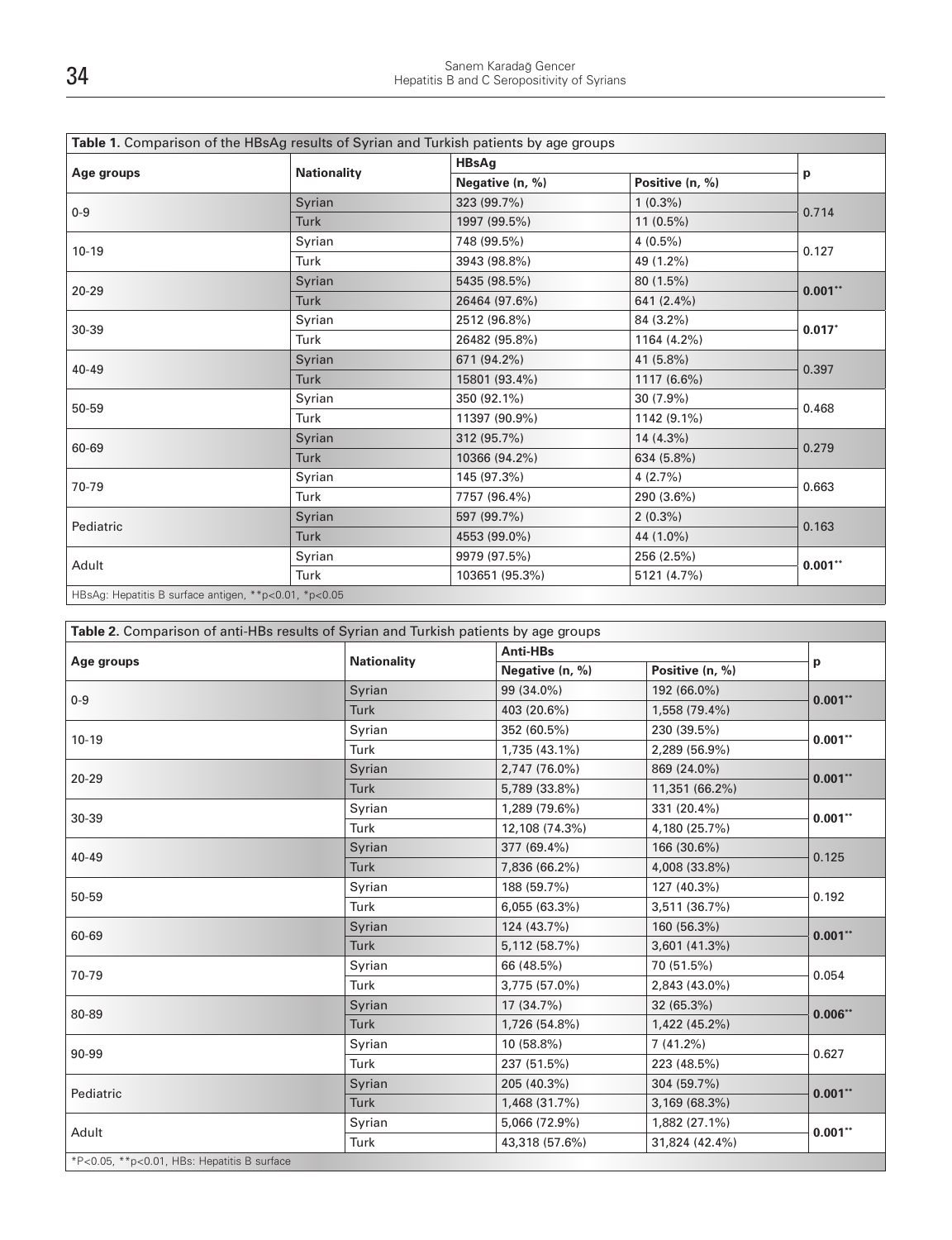3.8%, 4.6%, 3.2%, 10%, anti-HBs positivity 41%, 10.7%, 12.9%, 40% and anti-HCV positivity were 1.2%, 1.5%, 6.4%, 2.8% found in Syrian immigrants aged 0-15, 16-40, 41-50 and > 50 (10). Yalçın Bahat et al. (11) established that HBsAg and anti-HCV seropositivity rates in Syrian pregnant women were found to be 1.1% and 0.1%, respectively. İnci et al. (12) determined that HBsAg positivity was found to be 1.8% in pregnant Syrian women and 1.1% in Turkish pregnant women. In a study, anti-HCV positivity was found 3-10% and HBsAg positivity 6% in Syrians (13). Bashour and Muhjazi (14) showed that HCV seroprevalence in Syrians was varied between 2-10% according to anti-HCV test values and hepatitis B seroprevalence was varied between 5-10% according to HBsAg test values. HBsAg positivity was found 1.01% to 4.6% and anti-HCV positivity was determined between 0.4% and 1.57% in studies from different regions in Turkey (15,16,17,18). Significantly higher HBsAg positivity among Turkish people than Syrians in young adult and adult age groups in our study was showed that Turkish people were infected with HBV more than Syrians in young adult and adult age groups (p<0.01, p<0.05). Also, determination of higher

|                                           | Table 3. Comparison of anti-HCV results of Syrian and Turkish patients by age groups |                 |                 |           |  |
|-------------------------------------------|--------------------------------------------------------------------------------------|-----------------|-----------------|-----------|--|
| Age groups                                |                                                                                      | <b>Anti-HCV</b> |                 |           |  |
|                                           | <b>Nationality</b>                                                                   | Negative (n, %) | Positive (n, %) | p         |  |
| $0-9$                                     | Syrian                                                                               | 302 (99.3%)     | $2(0.7\%)$      |           |  |
|                                           | <b>Turk</b>                                                                          | 1760 (99.8%)    | $4(0.2\%)$      | 0.216     |  |
| $10-19$                                   | Syrian                                                                               | 663 (99.5%)     | $3(0.5\%)$      | $0.021*$  |  |
|                                           | Turk                                                                                 | 3001 (100.0%)   | $1(0.0\%)$      |           |  |
| $20 - 29$                                 | Syrian                                                                               | 5348 (99.5%)    | 28 (0.5%)       | $0.000**$ |  |
|                                           | <b>Turk</b>                                                                          | 25316 (99.9%)   | $37(0.1\%)$     |           |  |
|                                           | Syrian                                                                               | 2515 (98.6%)    | $36(1.4\%)$     | $0.000**$ |  |
| 30-39                                     | Turk                                                                                 | 25784 (99.8%)   | 47 (0.2%)       |           |  |
| 40-49                                     | Syrian                                                                               | 688 (97.2%)     | 20 (2.8%)       | $0.000**$ |  |
|                                           | Turk                                                                                 | 15985 (99.7%)   | 41 (0.3%)       |           |  |
|                                           | Syrian                                                                               | 366 (95.1%)     | 19 (4.9%)       | $0.000**$ |  |
| 50-59                                     | Turk                                                                                 | 11816 (99.5%)   | 62(0.5%)        |           |  |
|                                           | Syrian                                                                               | 303 (98.1%)     | $6(1.9\%)$      | $0.035*$  |  |
| 60-69                                     | <b>Turk</b>                                                                          | 10636 (99.2%)   | 81 (0.8%)       |           |  |
| 70-79                                     | Syrian                                                                               | 143 (96.0%)     | $6(4.0\%)$      | $0.003**$ |  |
|                                           | Turk                                                                                 | 7962 (99.1%)    | 75 (0.9%)       |           |  |
| 80-89                                     | Syrian                                                                               | 54 (94.7%)      | $3(5.3\%)$      |           |  |
|                                           | <b>Turk</b>                                                                          | 3605 (98.5%)    | 56 (1.5%)       | 0.061     |  |
| Pediatric                                 | Syrian                                                                               | 528 (99.1%)     | $5(0.9\%)$      |           |  |
|                                           | Turk                                                                                 | 3615 (99.9%)    | $4(0.1\%)$      | $0.003**$ |  |
| Adult                                     | Syrian                                                                               | 9854 (98.8%)    | $118(1.2\%)$    | $0.000**$ |  |
|                                           | Turk                                                                                 | 102253 (99.6%)  | 400 (0.4%)      |           |  |
| *P<0.05, **p<0.01. HCV: Hepatitis C virus |                                                                                      |                 |                 |           |  |

| Table 4. Comparison of the HBsAg, anti-HBs, anti-HCV antibody results of Syrian and Turkish patients by gender |                 |               |               |               |               |                        |
|----------------------------------------------------------------------------------------------------------------|-----------------|---------------|---------------|---------------|---------------|------------------------|
| Test                                                                                                           |                 | <b>Syrian</b> |               | Turk          |               |                        |
|                                                                                                                |                 | Male $(n, %)$ | Female (n, %) | Male $(n, %)$ | Female (n, %) | р                      |
| HBsAg                                                                                                          | <b>Negative</b> | 1620 (94.2%)  | 8956 (98.3%)  | 34697 (93.3%) | 73507(96.5%)  | $0.001**$<br>$0.001**$ |
|                                                                                                                | <b>Positive</b> | $100(5.8\%)$  | 158 (1.7%)    | 2507 (6.7%)   | 2658 (3.5%)   | 0.139<br>$0.001**$     |
| Anti-HBs                                                                                                       | Negative        | 826 (57.4%)   | 4445 (73.9%)  | 15680 (53.0%) | 29105(58.0%)  | $0.001**$<br>$0.001**$ |
|                                                                                                                | Positive        | 613 (42.6%)   | 1573 (26.1%)  | 13902 (47.0%) | 21091(42.0%)  | $0.001**$<br>$0.001**$ |
| Anti-HCV                                                                                                       | Negative        | 1611 (97.5%)  | 8771 (99.1%)  | 34430 (99.6%) | 71438(99.7%)  | $0.001**$<br>$0.017*$  |
|                                                                                                                | Positive        | 42 (2.5%)     | $81(0.9\%)$   | $154(0.4\%)$  | 250 (0.3%)    | $0.001**$<br>$0.001**$ |
| *P<0.05, **p<0.01. HBsAg: Hepatitis B surface antigen, HCV: Hepatitis C virus                                  |                 |               |               |               |               |                        |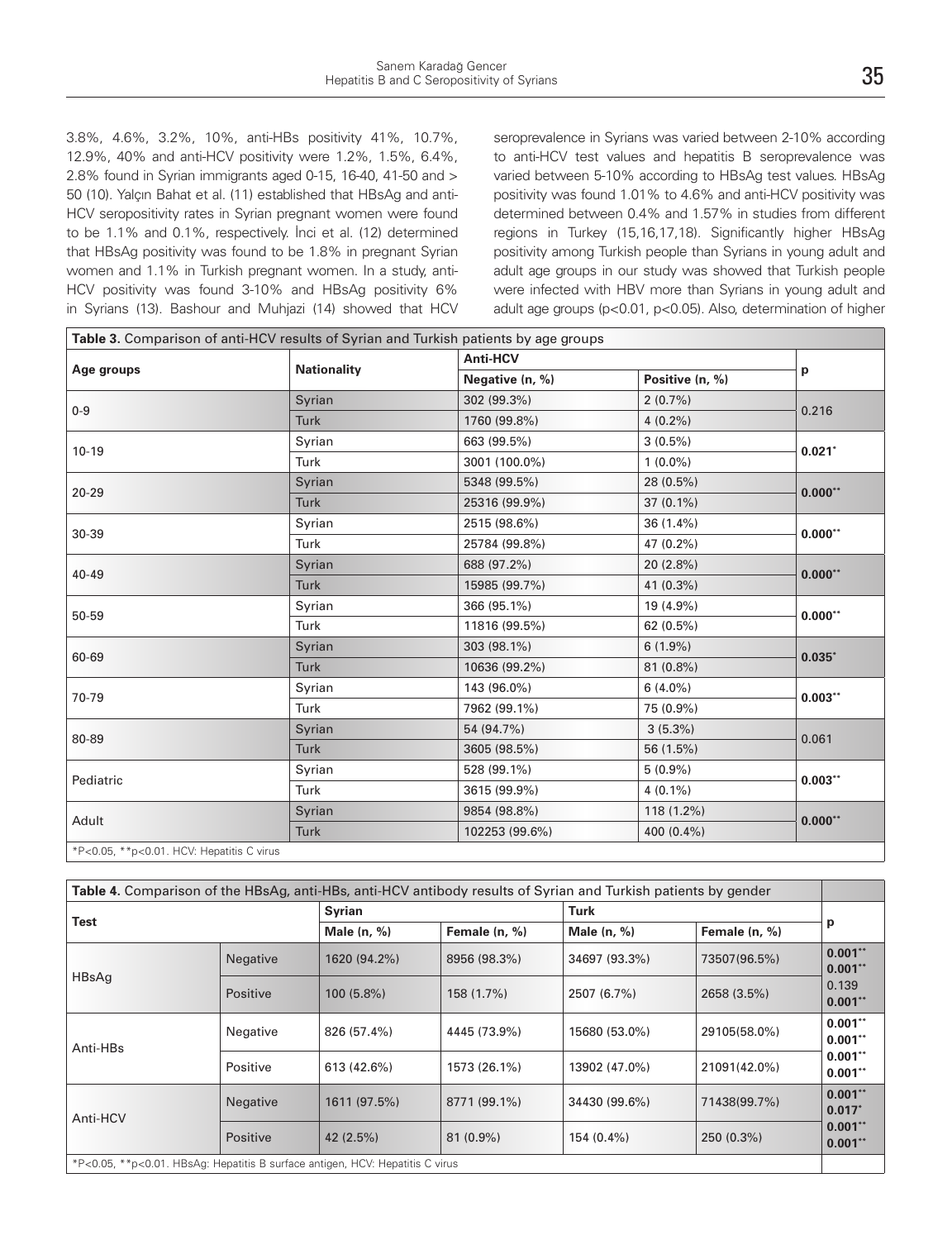anti-HBs positivity in Turkish patients than Syrian patients in children, young adults and adult age groups in our study shows that hepatitis B immunity is significantly higher in children, young adults and adult age groups in Turks than Syrians (p<0.01, p<0.01). More common hepatitis B infection among Turks than Syrians in age groups with high contact risk shows that Syrians are more susceptible to hepatitis B infection and have a higher risk of contracting the hepatitis B infection.

Chronic HBV and HCV infection was determined after perinatal HBV and HCV transmission in 90% of newborns, in 20-50% of 1-5 age group, in 5-10% of >5 years (19,20). Chronic HBV and HCV infections can cause serious health problems such as liver cirrhosis and hepatocellular cancer (21). In our country, hepatitis B vaccine has been administered to babies in the routine vaccination program since 1998 as 3 doses at 0, 1 and 6 months. Although hepatitis B vaccine has been in the national vaccination program since 1993 in Syria, the necessary importance was not shown in the vaccination of children; it has been stated that safe and effective vaccination and education are required to prevent hepatitis B infection (22). In addition, studies have emphasized that the prevalence of HBV and HCV infection is high in Syria due to critical security, economic conditions, low infection control and deficiencies in hygienic practices (23,14). Our study shows that Syrians have lower HBV vaccination rates than Turks. Therefore, it is necessary to develop national HBV vaccination policies for Syrian immigrants, which include women of gestational age, as young adults are particularly at risk for the transmission of hepatitis B infection. Also, higher anti-HCV positivity in Syrian patients than Turkish patients in the pediatric and adult age groups shows that Turks are more susceptible to infection and more risky in terms of contracting HCV infection.

# **Study Limitations**

The limitation of our study is that the HBV vaccination history of Syrian and Turkish patients, and the history of HBV and HCV infection were not examined.

### **Conclusion**

According to our study, necessary precautions should be taken to prevent the increase of HBV and HCV infection in our country. For this purpose, it is necessary to provide infection screening and training to young adults, especially pregnant women, who are at risk groups in our country to prevent HBV and HCV transmission.

### **Ethics**

**Ethics Committee Approval:** This study was approved by University of Health Sciences Turkey, Bursa Yüksek İhtisas Training and Research Hospital Research Ethic Committee (approval number: 2011-KAEK-25 2020/10-5).

**Informed Consent:** It was obtained.

**Peer-review:** Externally peer-reviewed.

**Financial Disclosure:** The author declare no financial support.

# **References**

- 1. Hughes E, Bassi S, Gilbody S, Bland M, Martin F. Prevalence of HIV, hepatitis B and hepatitis C in people with severe mental illness: a systematic review and meta-analysis. Lancet Psychiatry. 2016;3:40-48.
- 2. Toy M, Önder FO, Wörmann T, Bozdayi AM, Schalm SW, Borsboom GJ, van Rosmalen J, Richardus JH, Yurdaydin C. Age and region-specific hepatitis B prevalence in Turkey estimated using generalized linear mixed models: a systematic review. BMC Infect Dis. 2011;11:337.
- 3. Yildirim M, Çakir S, Geyık MF, Özdemır D, Güçlü E, Çakir M. Seroprevalences and associated risk factors of hepatitis B and C in adults. Turk J Med Sci. 2014;44:824-831.
- 4. Ampuero J, Romero-Gómez M, Reddy KR. Review article: HCV genotype 3 - the new treatment challenge. Aliment Pharmacol Ther. 2014;39:686-698.
- 5. Köse S, Ödemiş I, Çelik D, Gireniz Tatar B, Akbulut I, Çiftdoğan DY. Hepatitis A, B, C and HIV seroprevalence among Syrian refugee children admitted to outpatient clinics. Infez Med. 2017;25:339-343.
- 6. GIGM. Gecici Koruma T.C. Icisleri Bakanligi Goc IdaresiGenel Mudurlugu; 2018 [cited 2018 04/09/]. Available from: http://www.goc.gov.tr/icerik6/ gecici-koruma\_363\_378\_4713\_icerik
- 7. Doni NY, Simsek Z, Gurses G, Zeyrek FY, Aksoy M, Hilali NG, Yildirimkaya G. Community-Based Assessment to Determine the Seroprevalence of HBsAg, Anti-HBs, Anti-HCV, HIV, and Syphilis for Reproductive-Aged Female Syrian Refugees Living in Sanliurfa, Turkey. Clin Infect Immun. 2018;3:45-51.
- Nimer NA. A Review on emerging and reemerging of infectious diseases in Jordan: the aftermath of the Syrian crises. Can J Infect Dis Med Microbiol. 2018;2018:8679174.
- 9. İnci A, Sarıcı İŞ, Çalışkan G, Kalaycı MU. Investigation of frequency of HBsAg, anti-HBs, anti HCV and anti HIV in refugee patients from Syria who admit to a training and research hospital department of surgery. Acta Medica Mediterranea. 2017;33:59-63
- 10. Tümtürk A, Yeşil B. Hepatitis B, hepatitis C and HIV seroprevalence among Syrian refugees: A cross-sectional study from a tertiary referral center in Turkey. J Surg Med. 2019;3:845-847.
- 11. Yalçın Bahat P, Turan G, Yüksel Özgör B, Bağcı Çakmak K. Comparison of hepatitis B, hepatitis C, and HIV seropositivity of Syrian and Turkish pregnant women. Turk J Obstet Gynecol. 2019;16:95-99.
- 12. İnci A, Yıldırım D, Seçkin KD, Gedikbaşı A. Analysis of HbsAg positivity rate before and after vaccination in Turkish and Syrian refugee pregnant women. J Infect Dev Ctries. 2017;11:815-818.
- 13. Othman BM, Monem FS. Prevalence of hepatitis C virus antibodies among health care workers in Damascus, Syria. Saudi Med J. 2001;22:603-605.
- 14. Bashour H, Muhjazi G. Hepatitis B and C in the Syrian Arab Republic: a review. East Mediterr Health J. 2016;22:267-273.
- 15. İnci A, Güven D, Okay M. HBsAg, Anti-HBs, Anti-HCV and anti-HIV Seroprevalence of the patients applied to Artvin State Hospital. Viral Hepat J. 2013;19:41-44.
- 16. Öner S, Yapıcı G, Şaşmaz CT, Kurt AÖ, Buğdaycı R. Hepatitis B, hepatitis C, HIV, and VDRL seroprevalence of blood donors in Mersin, Turkey. Turk J Med Sci. 2011;41:335-341.
- 17. Denk A, Özer Balin Ş. Seropositivity of HBsAg, Anti-HCV and Anti-HIV in Patients Undergoing Coronary Angiography. Firat Med J. 2016;21:125- 128.
- 18. Köse Ş, Ersan G, Liv F. Six-Year Analysis of the Seropositivity of HBV, HCV, HIV, and Syphilis in Volunteer Blood Donors Attending Our Blood Center. Viral Hepat J. 2015;21:28-30.
- 19. Scotto G. Globalization and infectious diseases: the past and future. Infez Med. 2011;19:56-61.
- 20. Mıstık R, Balık İ. Türkiye'de viral hepatitlerin epidemiyolojik analizi. In: Tekeli E, Balık İ, (Eds). Viral Hepatitle Savaşım Derneği: Ankara: Viral Hepat J. 2003, p. 10-45.